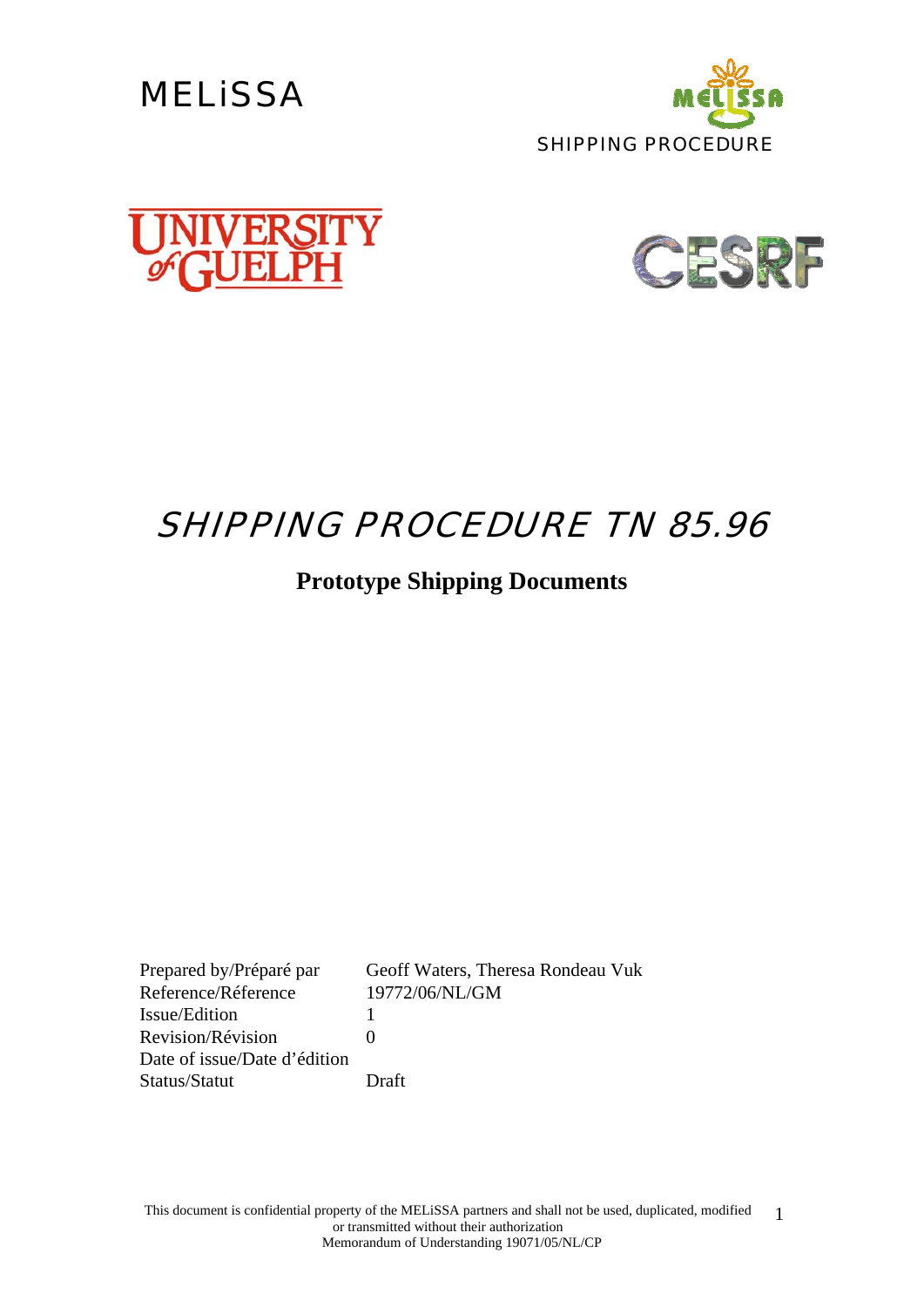



#### APPROVAL

| Title | <b>HPC Prototype Shipping Documents</b> | <i>ssue</i> | Revision |  |
|-------|-----------------------------------------|-------------|----------|--|
| Titre |                                         | Edition     | Révision |  |

| Author | Dr. Geoff Waters    |               | Date December |  |
|--------|---------------------|---------------|---------------|--|
| Auteur | Theresa Rondeau Vuk | Date   $2007$ |               |  |

| Approved by         | Date |  |
|---------------------|------|--|
| <i>Approuvé par</i> | Date |  |

#### CHANGE LOG

| Issue/ <i>Edition</i> | Revision/ <i>Révision</i> | Status/Statut | Date/ <i>Date</i> |
|-----------------------|---------------------------|---------------|-------------------|
|                       |                           |               |                   |
|                       |                           |               |                   |
|                       |                           |               |                   |

#### Distribution List

| Name/Nom         | Company/Société  | Quantity/ <i>Quantité</i> |
|------------------|------------------|---------------------------|
| Christele Paille | <b>ESA/ESTEC</b> |                           |
|                  |                  |                           |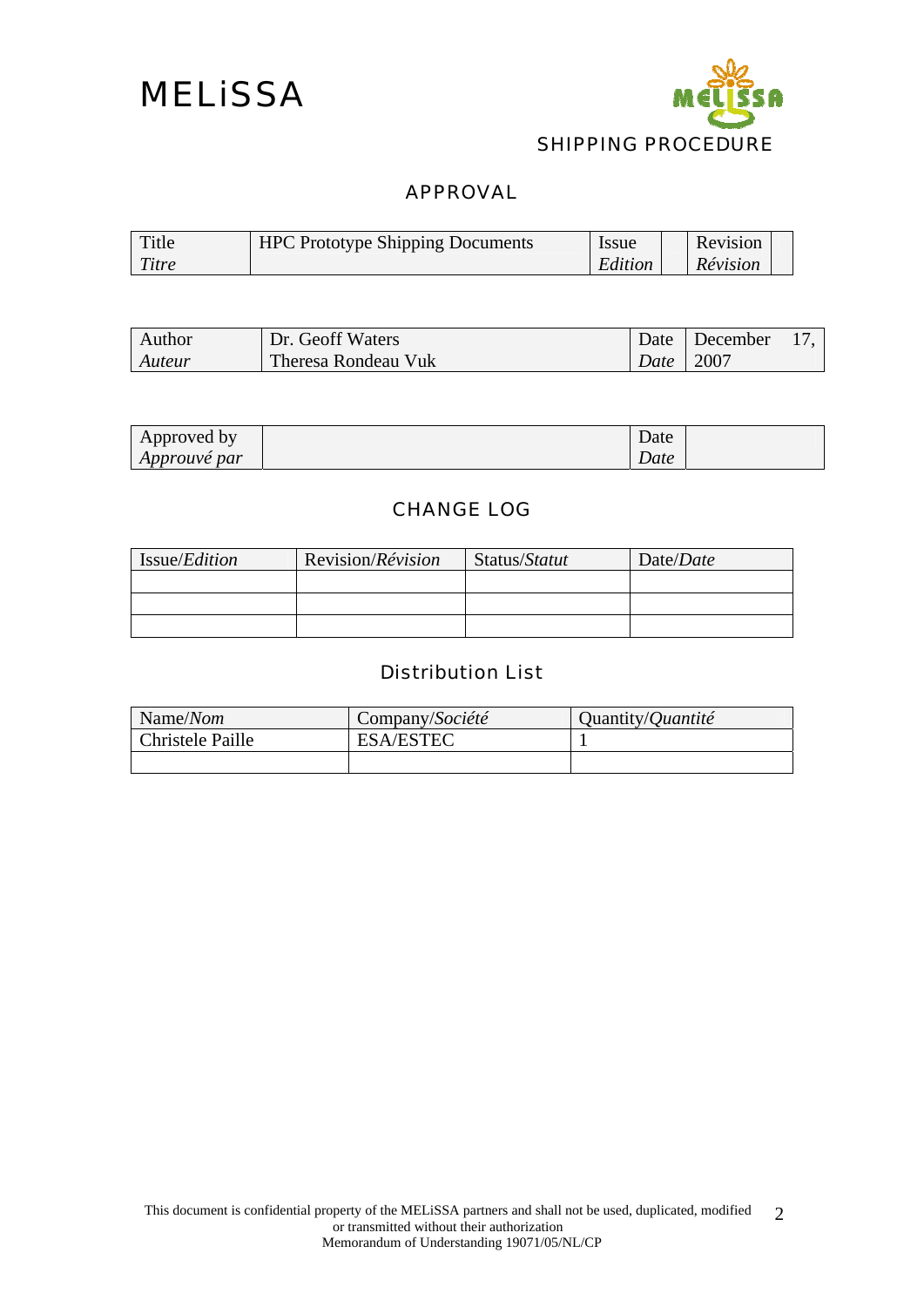

#### TABLE OF CONTENT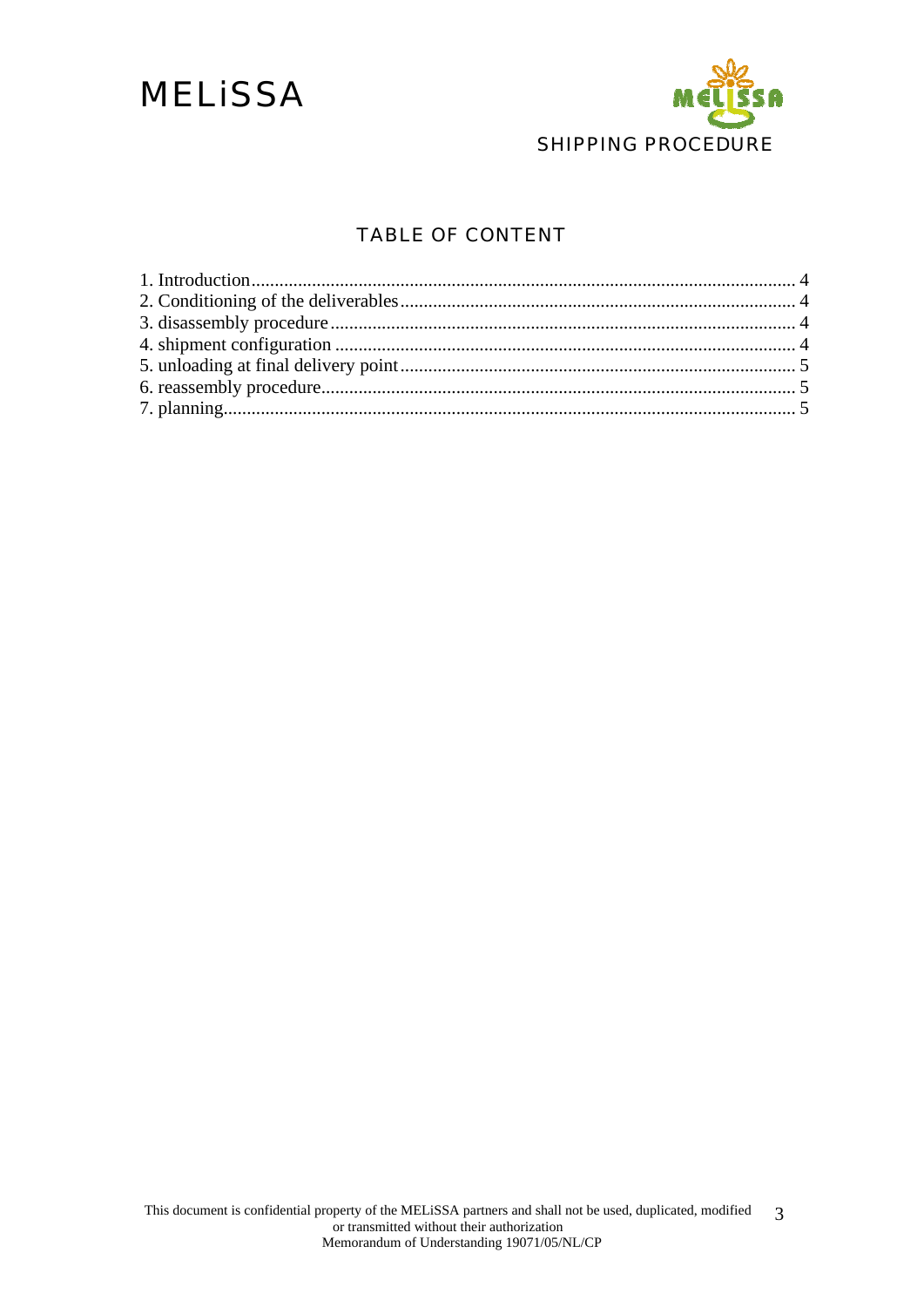

#### <span id="page-3-0"></span>**1. Introduction**

This technical note will outline the shipping procedures for the plant growth prototype chamber, under contract with the European Space Agency, as per University of Guelph shipping policies. Shipping will commence once final acceptance of the chamber has been verified by ESA at UoG site. Commercial air transport (Fedex Trade Networks) via KLM from Toronto, Ontario Canada through Amsterdam to Barcelona will be utilized. It is expected that total shipping time including disassembly, packaging, crating, shipping, unpacking and reassembly at the MPP will take approximately 4-6 weeks.

### **2. Conditioning of the deliverables**

(e.g. drying, cleaning ....)

All HPC components will be inspected by UoG personnel prior to packaging to ensure identification labels are installed and recorded on an inventory list where required and items are clean and in good working order. Items will then be placed in appropriate shipping packages complete with desiccant where required, including shipping insulation (e.g., foam peanuts) and vacuumed sealed by Skid'R'Crate Industries Inc., a commercially licensed company hired through the UoGuelph.

### **3. Disassembly procedure**

Once final verification and testing has been completed and accepted by ESA, the UoG will disassemble all sub-systems and package them according to standard UoG packaging requirements (e.g., in original boxes where available and/or equivalent type packages). Every effort will be made to ensure items are packaged with enough foam peanuts, plastic bubble wrap or paper/cardboard inserts, where appropriate, to survive the normal conditions and rigours of shipment. Boxes will be labelled and numbered (e.g., Lamp Loft, Box 1 of 9). Further, boxes will be categorised by subsystems for ease of recognition when unpacking and reassembly. A master inventory list will be maintained by UoGuelph and made available to ESA personnel and UAB MPP designated personnel once disassembly and packaging are complete. All major components will be tagged according to ESA PID requirements as submitted to UoGuelph by UAB MPP.

Angstrom Engineering Ltd. will be on site at UoG to complete the disassembly of the three major shell compartments. This will include the lamp lofts, airlocks, chamber units, air handling units and frames. All other disassembly procedures will be carried out by UoGuelph project personnel.

### **4. Shipment configuration and logistics**

All crates, boxes etc will be skidded and secured by Skid 'R'Crate using government approved materials (e.g., approved lumber). Skids will then be placed in a metal shipping container meeting industry standards for international shipping. The container will then be picked up at UoGuelph site by FedEx Trade Networks and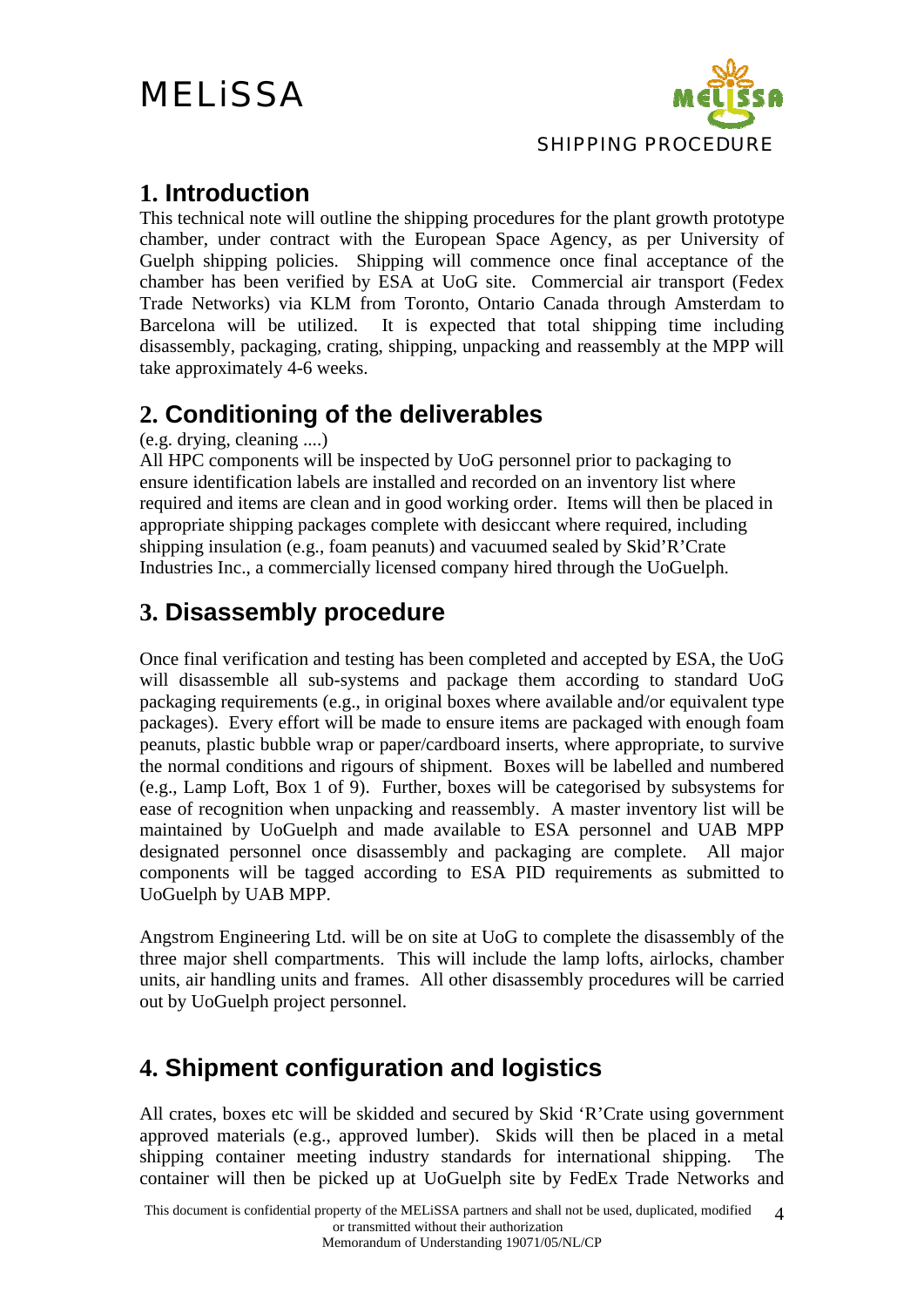

<span id="page-4-0"></span>transported to the Lester B. Pearson International Airport, Toronto, Ontario Canada. FedEx Trade Networks, under contract with the UoGuelph will handle air transportation arrangements and paperwork. UoGuelph will receive copies of all necessary documents and will make these copies available to ESA. Container will fly to UAB, Spain via KLM carrier through Amersterdam to Barcelona.

### **5. Unloading at final delivery point**

To be arranged by UAB personnel.

#### **6. Reassembly procedure**

(e.g. who is doing what, steps, procedures to be followed….)

Covered under a separate contract.

### **7. Planning**

It is expected to take approximately 2 weeks to disassemble and log, package and crate all chamber contents. Transit time from point of pick up (i.e., UoGuelph) to final destination is expected to take 5-15 days. We are unable to estimate any potential delays once the container reaches the Amsterdam terminal. It is the responsibility of UAB MPP personnel to work with their customs officials for prior notification of delivery to ensure smooth transit to the final destination of UAB via FedEx Trade Networks.

Un-crating and reassembly are to be covered under separate contract and thus cannot be expanded upon in this TN.

Addendum: contractual documents (shipping lists, shipping contract, insurance contract, conformity certificates)

With the exception of the shipping list of items, these documents will be supplied at time of shipment. The University cannot provide these documents at this time due to UoGuelph procurement and shipment procedures and policies.

Packing Company: University of Guelph, CESRF.

Crating Company: Skid 'R' Crate Industries Inc., 118 Healey Rd., Unit #2, Bolton, ON L7E 5B2 Toll Free 1-888-820-7543 Fax (905) 857-9515 Contact: Bruce Wheeler

Ground Transportation: FedEx Trade Networks Transport & Brokerage (Canada) Inc., 7075 Ordan Dr., Mississauga, Ontario L5T 1K6 Tel: 905-677-7371; Fax 905- 677-1510. Contact: Marg Hyland.